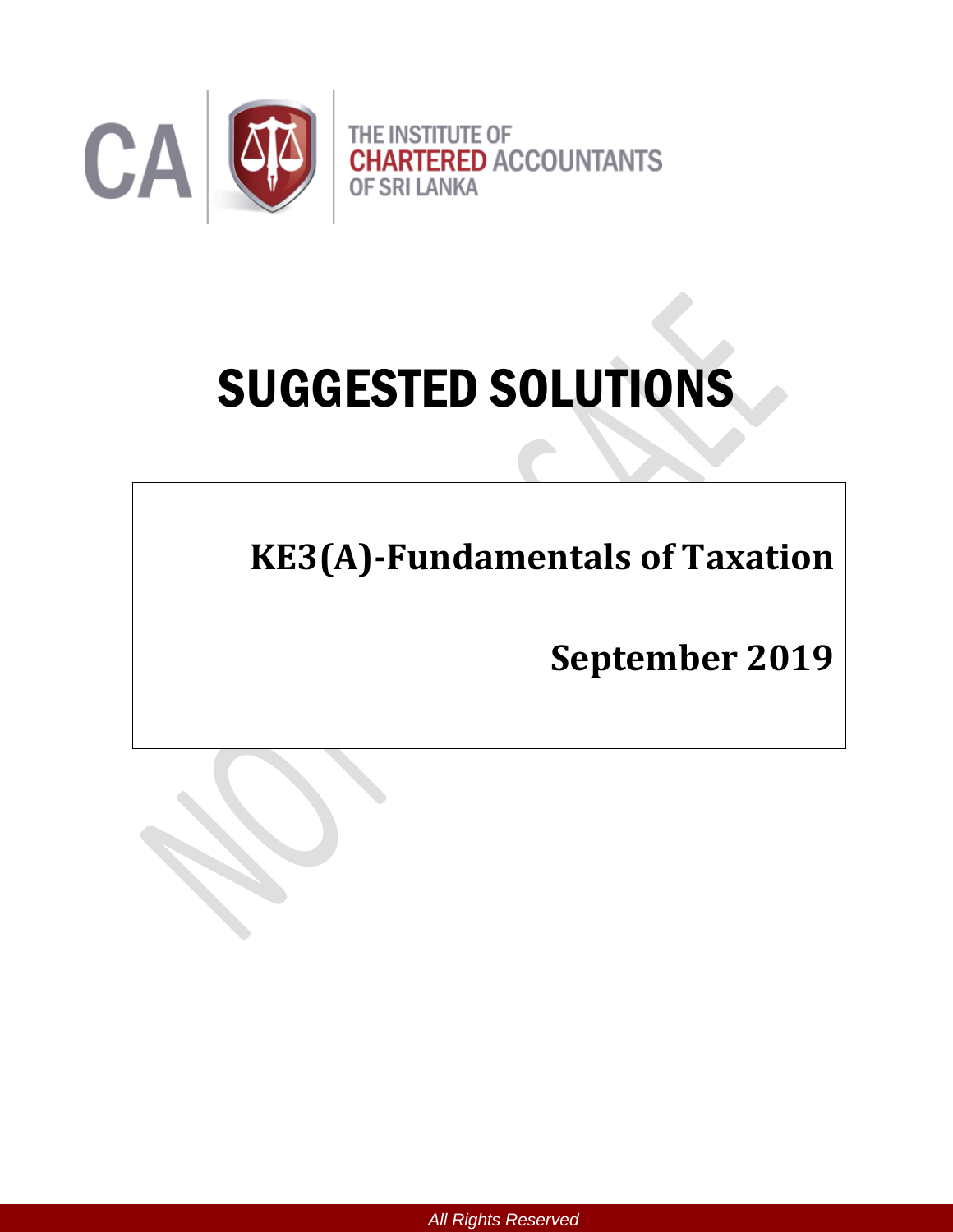# $\mathbf{u}$ ரிவு  $\mathbf{1}$

### வினா  $01$

(a)

1.1.

 $p$ ெரிய கற்கை வெளிப்பாடு:  $1.1.2$ .  $F$ ரியான விடை $: A$ 

1.2.

 $p$ ெரிய கற்கை வெளிப்பா $q$ : 2.1.3.  $F$ ரியான விடை :  $B$ 

#### 1.3.

 $p$ ெரிய கற்கை வெளிப்பா $q$ : 4.4.1  $F$ ரியான விடை :  $B$ 

1.4

 $p$ ெரிய கற்கை வெளிப்பா $(6: 4.5.1.1)$ சரியான விடை : C

1.5

உரிய கற்கை வெளிப்பா $6:5.2.2$ சரியான விடை : C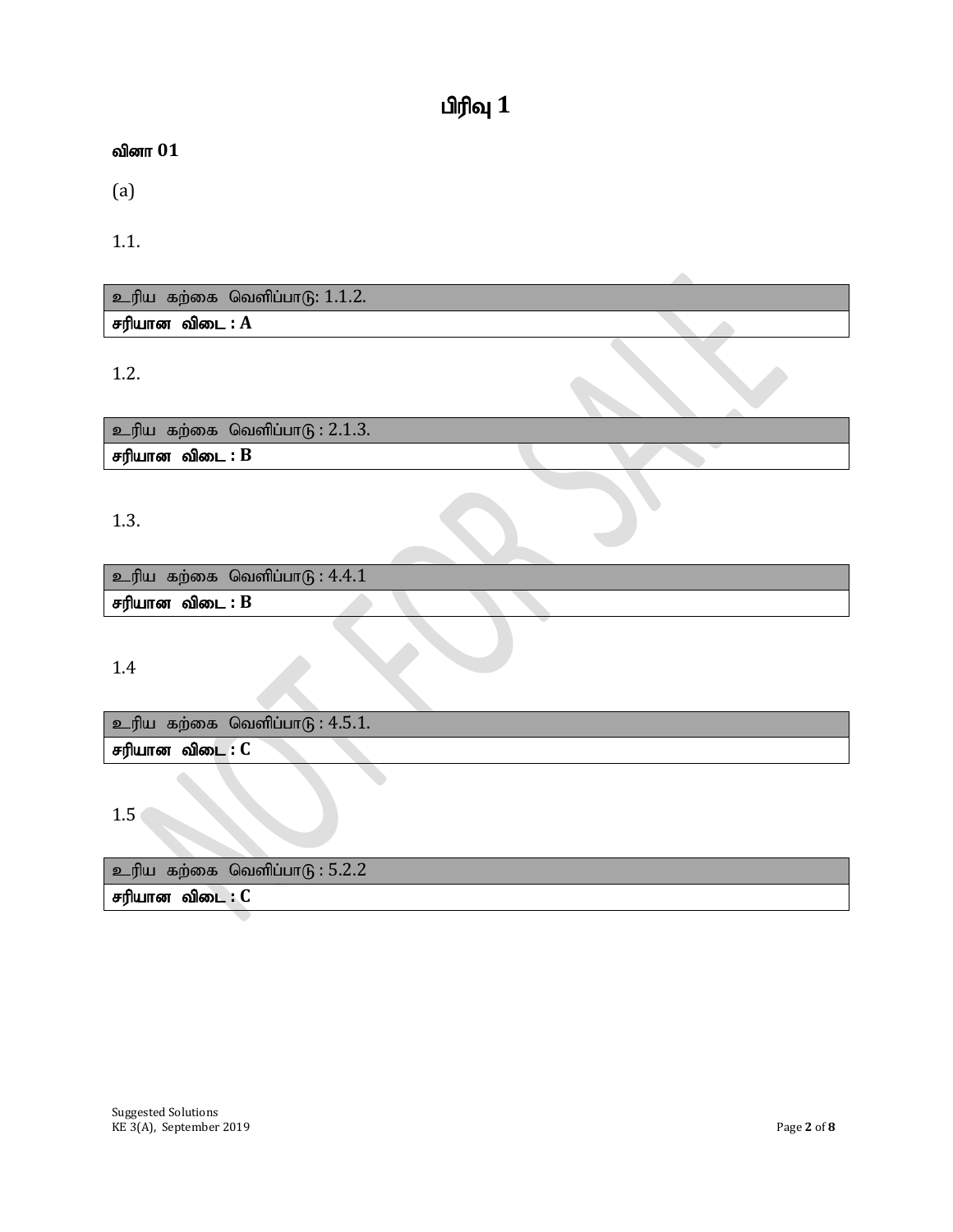#### 1.6.

| உரிய கற்கை வெளிப்பாடு : $3.1.2$              |                  |  |
|----------------------------------------------|------------------|--|
|                                              | ரூபா             |  |
| - ஆராய்ச்சி நிறுவனத்திற்கு செலுத்திய கட்டணம் | 750,000          |  |
| - ஊழியா் திருப்தியினை அதிகரிப்பதற்கு         | அனுமதிக்கப்படாது |  |
| மேலதிக கழிப்பனவு                             | 750,000          |  |
| மொத்தக் கழிப்பனவு                            | 1,500,000        |  |
|                                              |                  |  |

#### 1.7.

| உரிய கற்கை வெளிப்பாடு : $3.1.5$                 |                   |
|-------------------------------------------------|-------------------|
| மொத்த பங்கிலாபம்                                | ரூபா<br>2,000,000 |
| (-) Y/A 2017/18 இல் பெற்ற நிகர இலாபத்திலிருந்து | (225,000)         |
| மிகுதி                                          | 1,775,000         |
| பிடித்து வைத்தல் வரி WHT - $14\%$               | 248,500           |

1.8.

#### உரிய கற்கை வெளிப்பா $6$ :  $4.5.2$ . / $2.2.1$

முதன்மைத் தொழிற் பிரகடனம் சமா்ப்பிக்காத இடத்து, PAYE வரி கீழ்வருமாறு கணிக்கப்படும்: மாதாந்த ஊதியம் ரூபா 50,000 க்கு குறைவு அல்லது சமமானபோது -  $10\%$  வரி.

மாதாந்த ஊதியம் ரூபா 50,000/- க்கு மேற்பட்டால், முதல் ரூபா 50,000 க்கு 10% வரியும் மிகுதித் தொகைக்கு  $20\%$  வரியும் கணிக்கப்படும்

1.9.

#### $p$ ெரிய கற்கை வெளிப்பா $q$  : 5.2.1.

அச்சிடப்பட்ட புத்தகங்களின் வாங்கல், விற்றல் NBT வரிக்கு விலக்களிக்கப்பட்டது. கம்பனி உற்பத்திசெய்யும் பத்திரிகைக் கட்டுக்கள் NBT வரிப் பரிப்புடையன. பத்திரிகைக் கட்டுக்களிலிருந்து வரிப்பரிப்பு விற்பனை ரூ 3 மில்லியனை அதிகரிக்காமையால் 2018.12.31 இல் முடிவடைந்த காலாண்டிற்கு NBT செலுத்தவேண்டியதில்லை.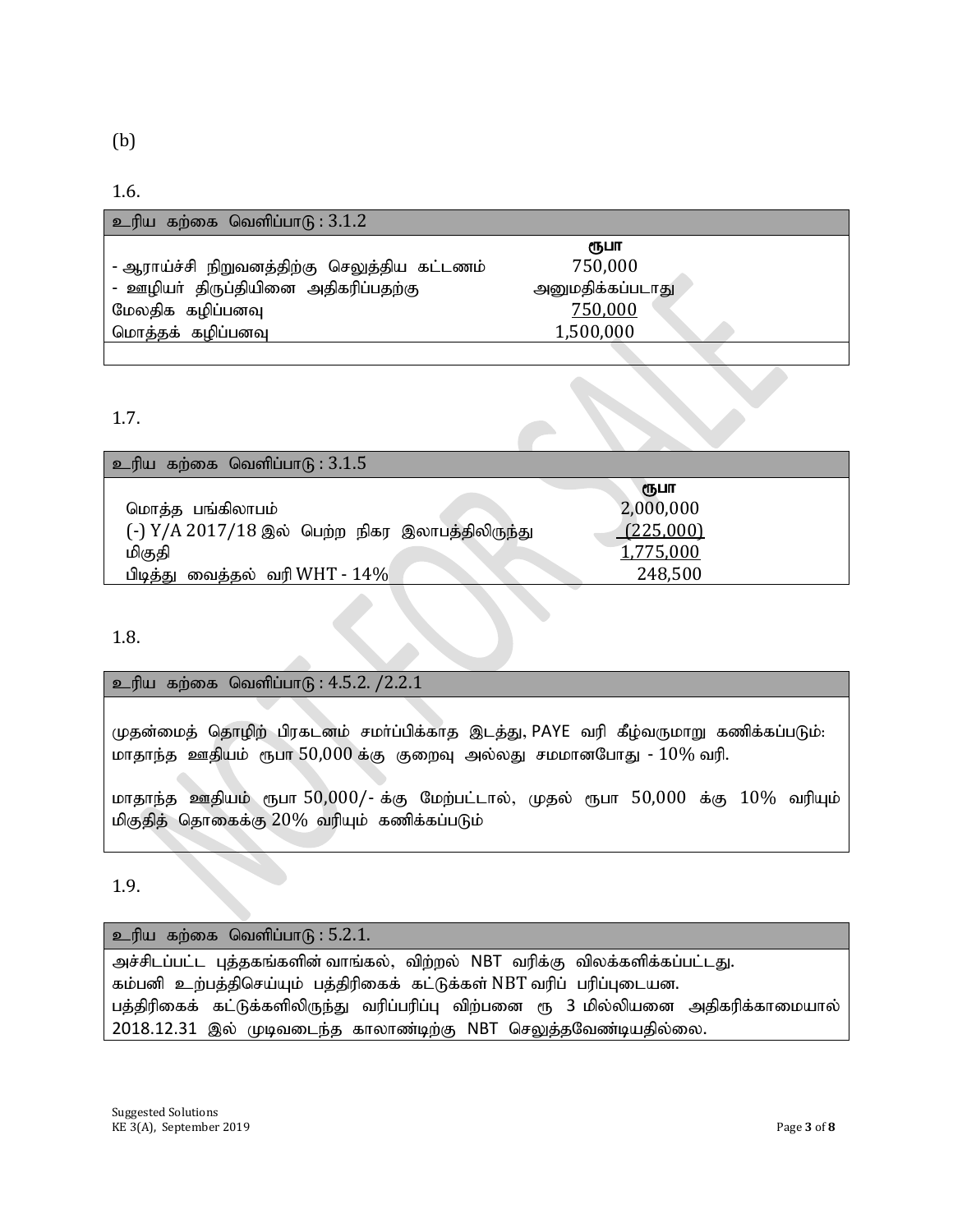## 1.10.

| உரிய கற்கை வெளிப்பாடு : 5.1.2. |                                           |                    |                   |           |  |
|--------------------------------|-------------------------------------------|--------------------|-------------------|-----------|--|
|                                |                                           | வரிவிதி<br>வழங்கல் | வீதம்             | வரி       |  |
|                                | தேங்காய் எண்ணெய் விற்பனை                  | 2,500,000          | விலக்கு           |           |  |
|                                | மரக்கறி எண்ணெய் விற்பனை                   | 1,500,000          | 15%               | 225,000   |  |
|                                | மொத்தம்                                   |                    |                   | 225,000   |  |
|                                | கழி : உள்ளீட்டு வரி                       |                    |                   |           |  |
|                                | பொதியிடற் பொருட்கள் –<br>தேங்காய் எண்ணெய் |                    | கோரப்பட<br>வில்லை |           |  |
|                                | பொதியிடற் பொருட்கள் – மரக்கறி<br>எண்ணெய்  |                    |                   | (100,000) |  |
|                                | செலுத்தவேண்டிய VAT                        |                    |                   | 125,000   |  |

வினா 2

Suggested Solutions KE 3(A), September 2019 **Page 4** of **8**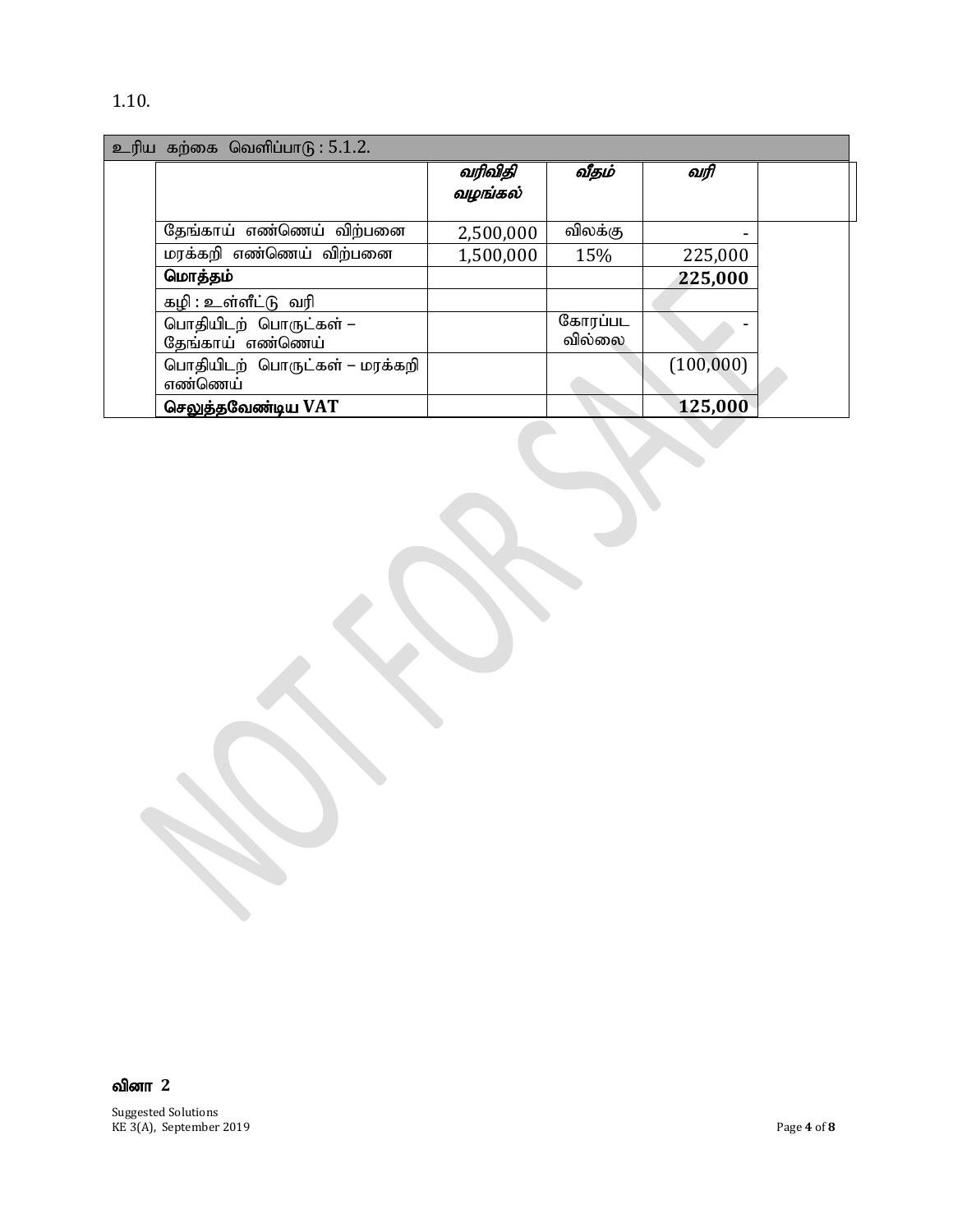உரிய கற்கை வெளிப்பா $6:3.1$ 

| (a)                                                                                         |                          |            |  |
|---------------------------------------------------------------------------------------------|--------------------------|------------|--|
| வரையறுக்கப்பட்ட ஆயுபோவன் ஸ்ரீலங்கா (தன0) கம்பனி                                             |                          |            |  |
| வரிமதிப்பாண்டு $2018/19$ க்கான வருமான வரிக் கணிப்பீடு                                       |                          |            |  |
| வியாபார வருமானம் (குறிப்பு 1)                                                               |                          | 7,750,000  |  |
| முதலீட்டு வருமானம்                                                                          |                          |            |  |
| நிலையான வைப்பு வட்டி வருமானம்                                                               |                          | 2,400,000  |  |
| மொத்த வரிமதிப்பு வருமானம்                                                                   |                          | 10,150,000 |  |
| கழி: தகைமைக் கொடுப்பனவுகள் + நிவாரணம் U.S 52                                                |                          |            |  |
| அங்கீகரிக்கப்பட்ட அறக்கொடைக்கு அன்பளிப்பு - பொருட்கள்<br>அன்பளிப்பு தகைமைக் கொடுப்பனவு அல்ல |                          |            |  |
| வரிவிதி வருமானம்                                                                            |                          | 10,150,000 |  |
| வரிப் பரிப்பு 14 % - தகவற் தொழில்நுட்பம் > மொத்த வருமானத்தின்                               |                          |            |  |
| 80% - குறிப்பு 2                                                                            |                          | 1,421,000  |  |
| வரி வரவுகள்                                                                                 |                          |            |  |
| வட்டி பிடித்துவைத்தல் வரி வரவு - 2,400,000 $x 5\%$                                          |                          | (120,000)  |  |
| மேற்கொண்ட சுய மதிப்பீட்டு கொடுப்பனவுகள்                                                     |                          | (925,000)  |  |
| செலுத்தவேண்டிய மிகுதி வரி                                                                   |                          | 376,000    |  |
|                                                                                             |                          |            |  |
| குறிப்பு - 01 – விற்பனை / வியாபார வருமானத்திலிருந்து வரிமதிப்பு வருமானக் கணிப்பீடு          |                          |            |  |
|                                                                                             | ரூபா                     | ரூபா       |  |
|                                                                                             |                          |            |  |
|                                                                                             | +                        |            |  |
| வரிக்கு முன் நிகர இலாபம் (நட்டம்)                                                           | 10,230,000               |            |  |
| கழி : முதலீட்டு வருமானம்                                                                    |                          |            |  |
| நிலையான வைப்பு வட்டி வருமானம் - முதலீட்டு வருமானம் வேறாக                                    |                          |            |  |
| வரிக்கணிப்புக்க உள்ளாகும். -                                                                |                          | 2,400,000  |  |
| கணனிகள் விற்பனையிலிருந்து இலாபம்                                                            |                          |            |  |
|                                                                                             |                          | 1,080,000  |  |
| கூட்டு / கழி                                                                                |                          |            |  |
| பிரிவு $11(1)$<br>$\sim$<br>ஏட்டுத் தேய்மானம்                                               | 5,300,000                |            |  |
| அன்பளிப்பு - பிரிவு $11(1)$                                                                 | 800,000                  |            |  |
| வாடகை – பிடித்துவைத்தல் வரி கழிக்கப்படாதது பிரிவு 10(2)                                     | 1,200,000                |            |  |
| மூலதனப் படிகள் - Capital Allowances பிரிவு 16                                               |                          |            |  |
| தகவற்தொழில்நுட்ப உபகரணம் - Y/A 2018/19                                                      |                          |            |  |
| 16,000,000/5 ஆண்டுகள்                                                                       |                          | 3,200,000  |  |
| ஊழியா் போக்குவரத்திற்கு பயன்படும் மினி பஸ் - Y/A 2018/19                                    |                          |            |  |
| 2,800,000 /5 ஆண்டுகள்<br>கணனி விற்பனை மீதான வரிமதிப்பு அறவீடு (5,200,000-4,500,000)         | 700,000                  | 560,000    |  |
|                                                                                             |                          |            |  |
| விற்பனை /                                                                                   | 18,230,000<br>10,990,000 | 7,240,000  |  |
| வியாபாரத்திலிருந்து வரிமதிப்பு வருமானம்<br>கழி: கோரப்படாத நட்டங்கள் மு/கொ வந்தது பிரிவு 19  | (3,240,000)              |            |  |
| விற்பனை / வியாபாரத்திலிருந்து வரிமதிப்பு வருமானம்                                           | 7,750,000                |            |  |

## <mark>குறிப்பு</mark> – 2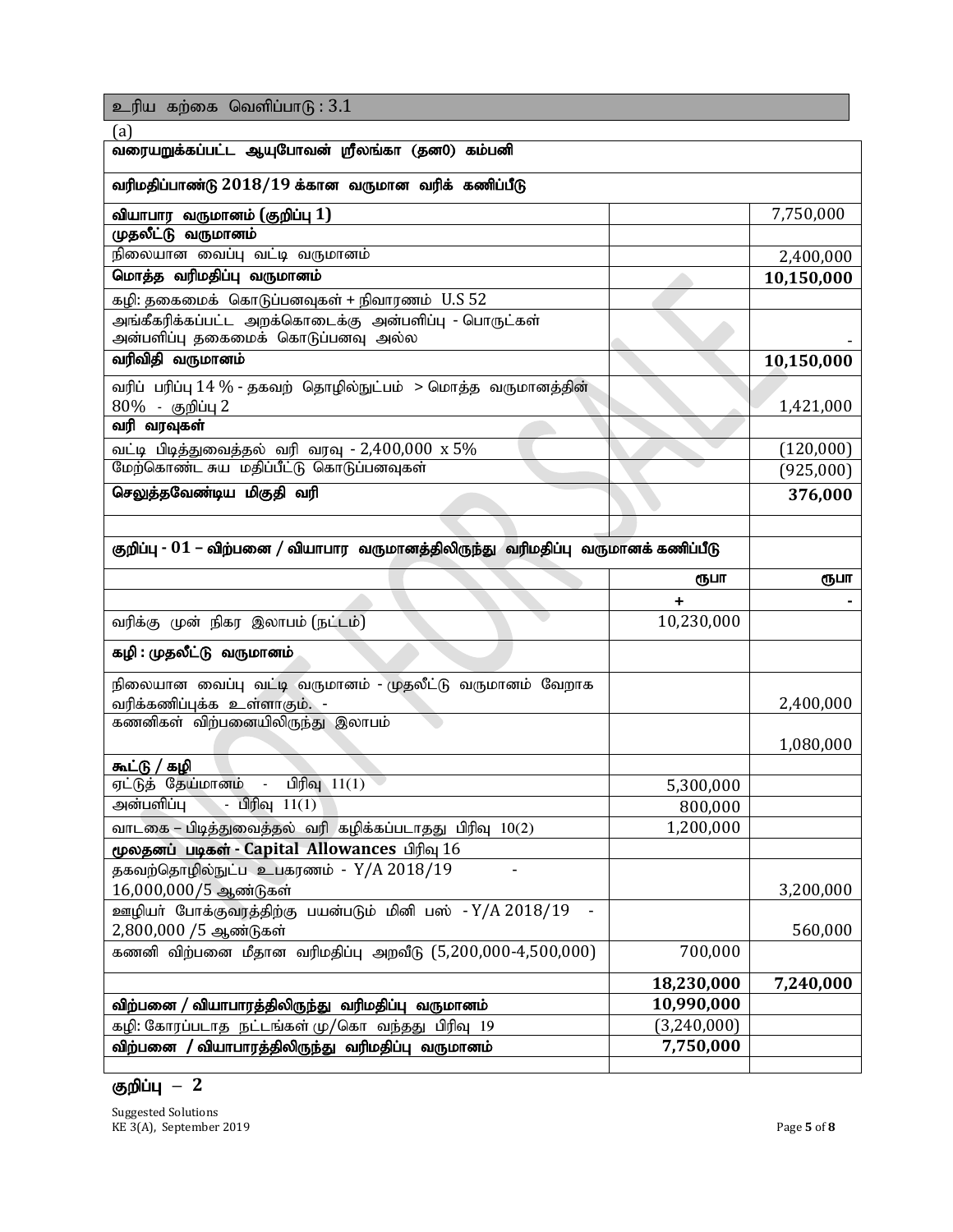வரையறுக்கப்பட்ட ஆயுபோவன் ஸ்ரீலங்கா கம்பனியானது, அதன் வரிவிதிக்கத்தக்க வருமானத்திற்கான சலுகை வரிவீதத்தை பெறுவதற்கான தகுதிகள் 2017 ஆம் ஆண்டு 24<br>ஆம் இலக்க உள்நாட்டு இறைவரிச் சட்டத்தில் ஐந்தாவது அட்டவணையில் மூன்று இலக்க உள்நாட்டு இறைவரிச் சட்டத்தில் ஐந்தாவது அட்டவணையில் மூன்று வகைகளாக பிரிக்கப்பட்டுள்ளது. அவை பின்வருமாறு:

பந்தி 2 (a) - சிறய மற்றும் நடுத்தர வியாபார முயற்சிகள்

பந்தி 2 (b) - வருமானத்தின் 80மு க்கு மேலான பகுதியை (ஆதிக்கம் செலுத்தக்கூடிய) பொருட்கள் மற்றும் சேவைகளின் ஏற்றுமதியை வியாபாரமாகக் கொண்டு நடத்தும் கம்பனிகள்.

புந்தி 2 (g) — தகவற் தொழில்நுட்பச் சேவைகளை வழங்குவதிலிருந்தான வருமானத்தை மொத்த வருமானத்தின்  $80\%$  க்கு மேற்பட்ட (ஆதிக்கம் செலுத்தக்கூடிய) வருமானமாகக் கொண்ட கம்பனிகள்.

#### வினா 3

உரிய கற்கை வெளிப்பா $(F; 2.1/2.6)$ 

#### திரு. ரங்கன

#### வரிமகிப்பாண்டு 2018/19 க்கான வருமானவரிக் கணிப்பீடு

|                                              |            | ரூபா '000 |           |
|----------------------------------------------|------------|-----------|-----------|
| <u> கொழில் வருமானம்</u>                      |            |           |           |
| 400,000 x 12<br>சம்பளம்                      |            | 4,800,000 |           |
| <u>போக்குவரத்துப் பெறுமதி (1800 CC இலும்</u> |            |           |           |
| குறைவு)                                      |            |           |           |
| $(20,000*12)$<br>வாகனம்                      | 240,000    |           |           |
| $(20,000*12)$<br>எரிபொருள்                   | 240,000    | 480,000   |           |
| பங்குகள் - சந்தைப் பெறுமதி (பிரிவு 5 (2)     | 1,200,000  |           |           |
| கிரயம்                                       | (600, 000) | 600,000   |           |
| வெளிநாட்டப் பயண மீளளிப்பு (பிரிவு 5(3) b)    | விலக்கு    |           |           |
| அங்கீகரிக்கப்பட்ட சேமலாப நிதிப் பங்களிப்பு   | விலக்கு    |           |           |
| பணிப்பாளர் கட்டணம் 22,500/90*100 x 12        |            | 300,000   |           |
|                                              |            |           | 6,180,000 |
| <u>வியாபார வருமானம்</u>                      |            | $(+)$     | ( - )     |
| நிகர இலாபம்                                  |            | 943,500   |           |
| கூட்டு:                                      |            |           |           |
| விருந்தோம்பல் பிரிவு 10 (i) (b) (viii)       |            | 120,000   |           |
| அன்பளிப்பு பிரிவு ii (1)                     |            | 175,000   |           |
| வருமான வரி தவணைக்கொடுப்பனவு (பிரிவு          |            |           |           |
| 10 (1) (b) (ii)                              |            | 150,000   |           |
| தண்டம் - தாமத வரிக் கொடுப்பனவு (பிரிவு 10    |            |           |           |
| $(1)$ (b) (iii)                              |            | 5,400     |           |
| வெளிநாட்டப் பயணம் - அனுமதித்தது              |            |           |           |
| அலுவலக தளபாட கொள்வனவு (ரூபா                  |            |           |           |
| 450,000/5                                    |            | 90,000    |           |
| வியாபார வருமானம்                             |            |           | 1,303,900 |
|                                              |            |           |           |
| <u>முதலீட்டு வருமானம்</u>                    |            |           |           |

Suggested Solutions KE 3(A), September 2019 Page **6** of **8**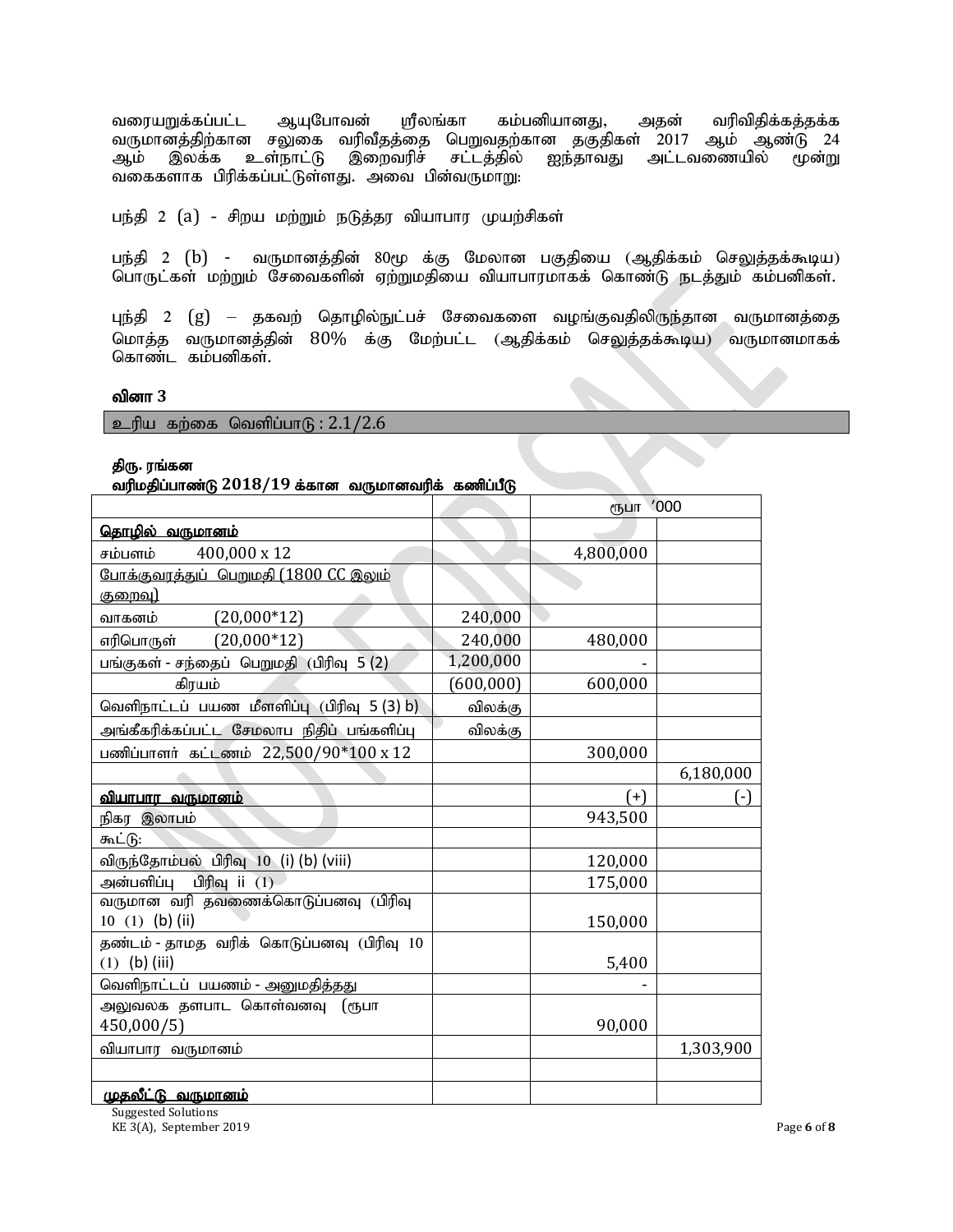| வாடகை வருமானம் (40,000 x 12)                                                                    | 480,000          |             |
|-------------------------------------------------------------------------------------------------|------------------|-------------|
| நிலையான வைப்பு வட்டி வருமானம் -                                                                 |                  |             |
| கழிக்கப்பட்ட WHT இறுதி வரி                                                                      | $\theta$         |             |
| விலைகுறிப்பிட்ட பங்குகளின் விற்பனை                                                              |                  |             |
| இலாபம் - வரிவிலக்கு பிரிவு 9 I1) பந்தி h                                                        | $\boldsymbol{0}$ |             |
|                                                                                                 |                  | 480,000     |
| வரிமதிப்பு வருமானம்                                                                             |                  | 7,963,900   |
| <i><u>கழி: தகைமைக் கொடுப்பனவு   (பந்தி 52)</u><br/>தேசிய சிறு</i> நீரக நிதிக்கு அன்பளிப்பு (5ம் |                  |             |
|                                                                                                 |                  |             |
| அட்டவணை பந்திகள் 1 (b) (x)                                                                      |                  | (175,000)   |
| <u>கமி: நிவாரணம்</u>                                                                            |                  |             |
| தனிப்பட்ட நிவாரணம்                                                                              | (500, 000)       |             |
| தொழில் வருமான நிவாரணம்                                                                          | (700, 000)       |             |
| வாடகை வருமான நிவாரணம் (மொத்த                                                                    |                  |             |
| வாடகை x 25%)                                                                                    | (120,000)        |             |
| வெளிநாட்டு நாணயத்தில் உழைத்த                                                                    |                  |             |
| வருமான நிவாரணம்                                                                                 | (1,530,000)      |             |
| (USD 9000X 170)                                                                                 |                  | (2,850,000) |
| வரிவிதி வருமானம                                                                                 |                  | 4,938,900   |
| <u>வரிப் பரிப்பு</u>                                                                            |                  |             |
| முதலாவது ரூபா .600,000 @ 4%                                                                     | 600,000          | 24,000      |
| அடுத்த ரூபா 600,000 @ 8%                                                                        | 600,000          | 48,000      |
| அடுத்த ரூபா 600,000 @ 12%                                                                       | 600,000          | 72,000      |
| அடுத்த ரூபா 600,000 @ 16%                                                                       | 600,000          | 96,000      |
| அடுத்த ரூபா 600,000 @ 20%                                                                       | 600,000          | 120,000     |
| மிகுதி @24%                                                                                     | 1,938,900        | 465,336     |
|                                                                                                 | 4,938,900        | 825,336     |
| கழி: வரி வரவு                                                                                   |                  |             |
| தவணைக் கொடுப்பனவுகள்                                                                            |                  | (150,000)   |
| வாடகை மீதான WHT $@10\%$                                                                         |                  | (48,000)    |
| பணிப்பாளர் கட்டணம் மீதான PAYE                                                                   |                  | (30,000)    |
| <b>PAYE</b>                                                                                     |                  | (256,000)   |
| செலுத்தவேண்டிய மீதி/ (மீள் வருமதி)                                                              |                  | 341,336     |
|                                                                                                 |                  |             |